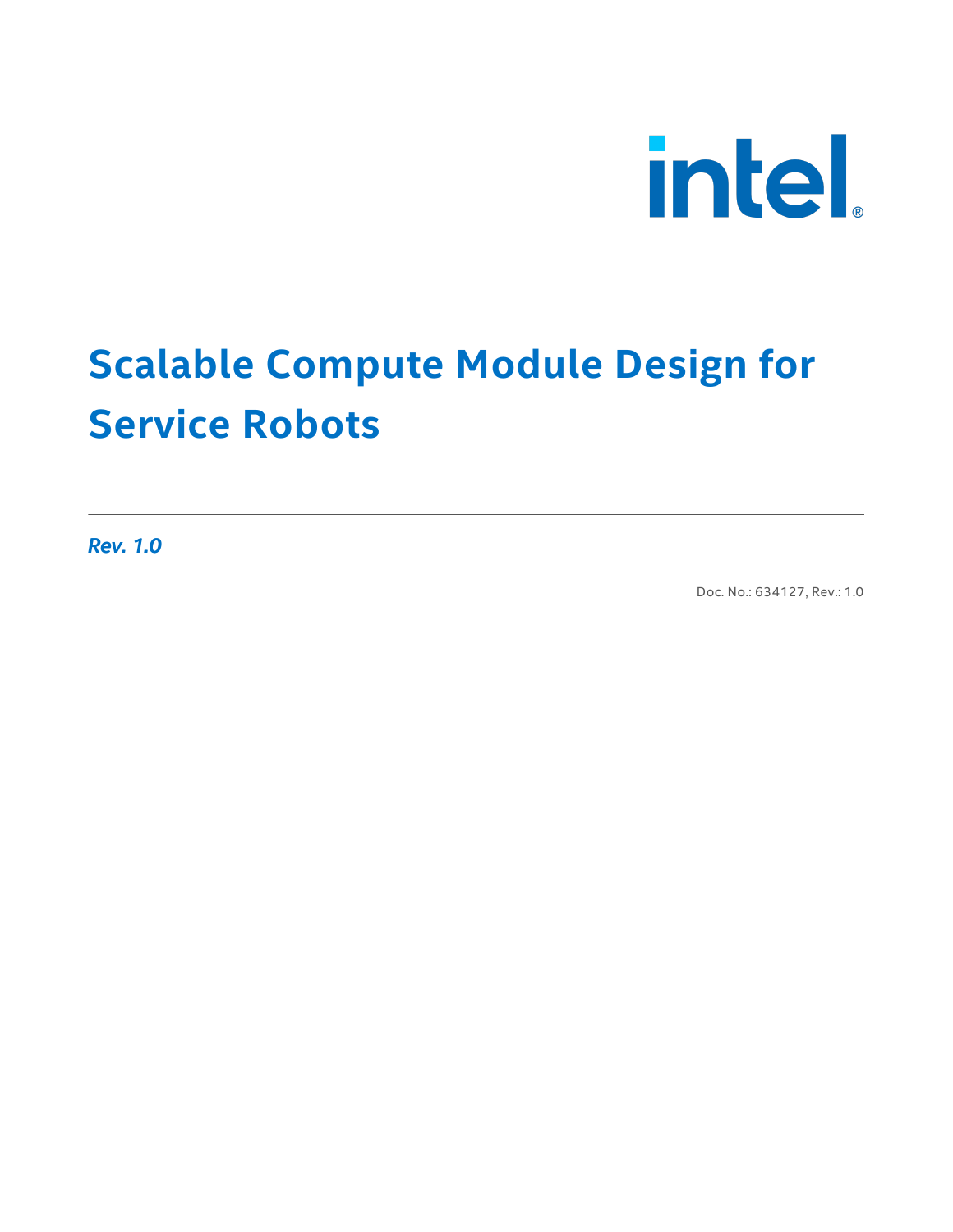#### **Contents**

- **1. [Introduction](#page-2-0)**
- **2. [Challenges](#page-2-1)**
- **3. [Solutions](#page-3-0)**
- **4. Customer [Testimonials](#page-6-0)**
- **5. [Conclusion](#page-8-0)**
- **6. [References](#page-9-0)**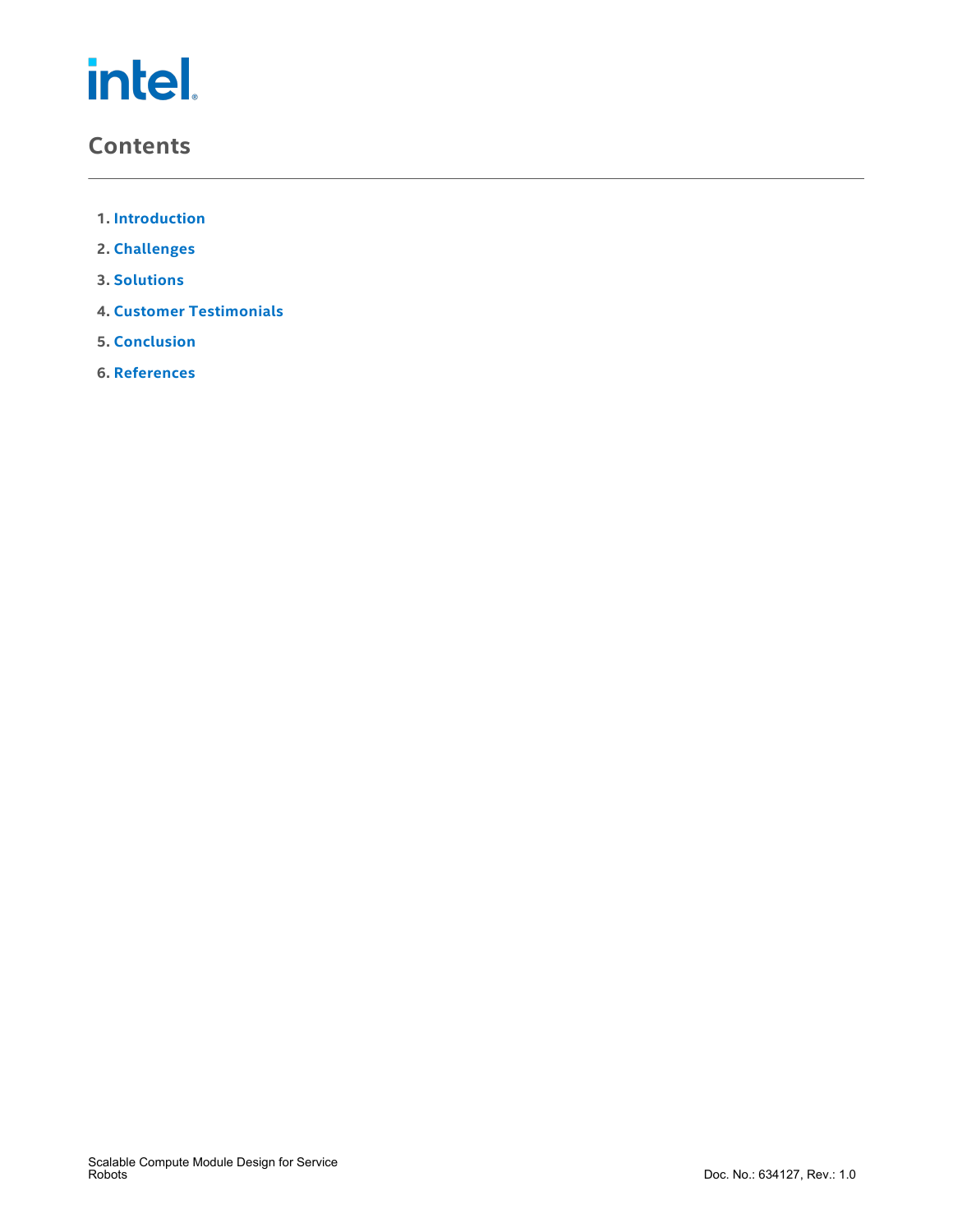#### <span id="page-2-0"></span>**Introduction**

Advancements in Digital Technologies are transforming how traditional kiosks are being used to provide service to end users. In the latest trend, we are seeing a shift from static and passive interactive kiosks to mobile smart kiosks. These mobile smart kiosks are changing the landscape of the service robot industry since they are autonomous, approachable, interactive, and provide multi-function services.

New emerging service robots are used for commercial applications in various industries like retail, banking, hospitality, education, healthcare, warehouses, law enforcement, and agricultural sectors. The adoption of service robot provides a high ROI for commercial providers, primarily due to savings in labor costs.

An aging population in some countries is shrinking the workforce and spurring robot deployment. Moreover, the new normal due to the pandemic has provided a boost to the adoption of service robots for performing various tasks. For example, service robots can be used for contactless delivery operations, disinfections, wayfinding, security, and assisting border controls.



Figure 1: Kiosk transformation

#### <span id="page-2-1"></span>**Challenges**

There has been an explosive growth of service robots in the commercial sector as evidenced by the many different use cases for them. For instance, service robots can be used as mobile signages and self-service kiosks. Such usage requires the support of various kinds of workloads associated with those functions. It necessitates the deployment of a capable compute module reference design that can meet the expanded and varied workloads. The challenges, therefore, can be listed as follows:

- **Support for advanced navigation and analytics:** Currently, modern service robots use computer vision and depth sensors/cameras to complement LiDAR for object recognition and collision avoidance. With the expansion in the kind of usage, the compute module not only needs to provide the computation power for complex navigation and maneuvering, it also needs the headroom to support AI workload, media processing, and such other operations.
- **Scalability and time to market:** Service robots belong to a very fragmented industry. Robots are available in a range of sizes and capabilities depending on the application. The design and validation cycles required foreach use case are extensive and can hamper the product's time to market. Such delays add to the cost and may not be feasible for small scale deployment.

A scalable compute module design is one that can accommodate the different workloads that a service robot is expected to execute. Such a design eliminates the need for constant redesigning and reduces the product's time to market.

The Intel® Mobile Smart Kiosk Design has been developed specifically to address these issues in the service robot industry.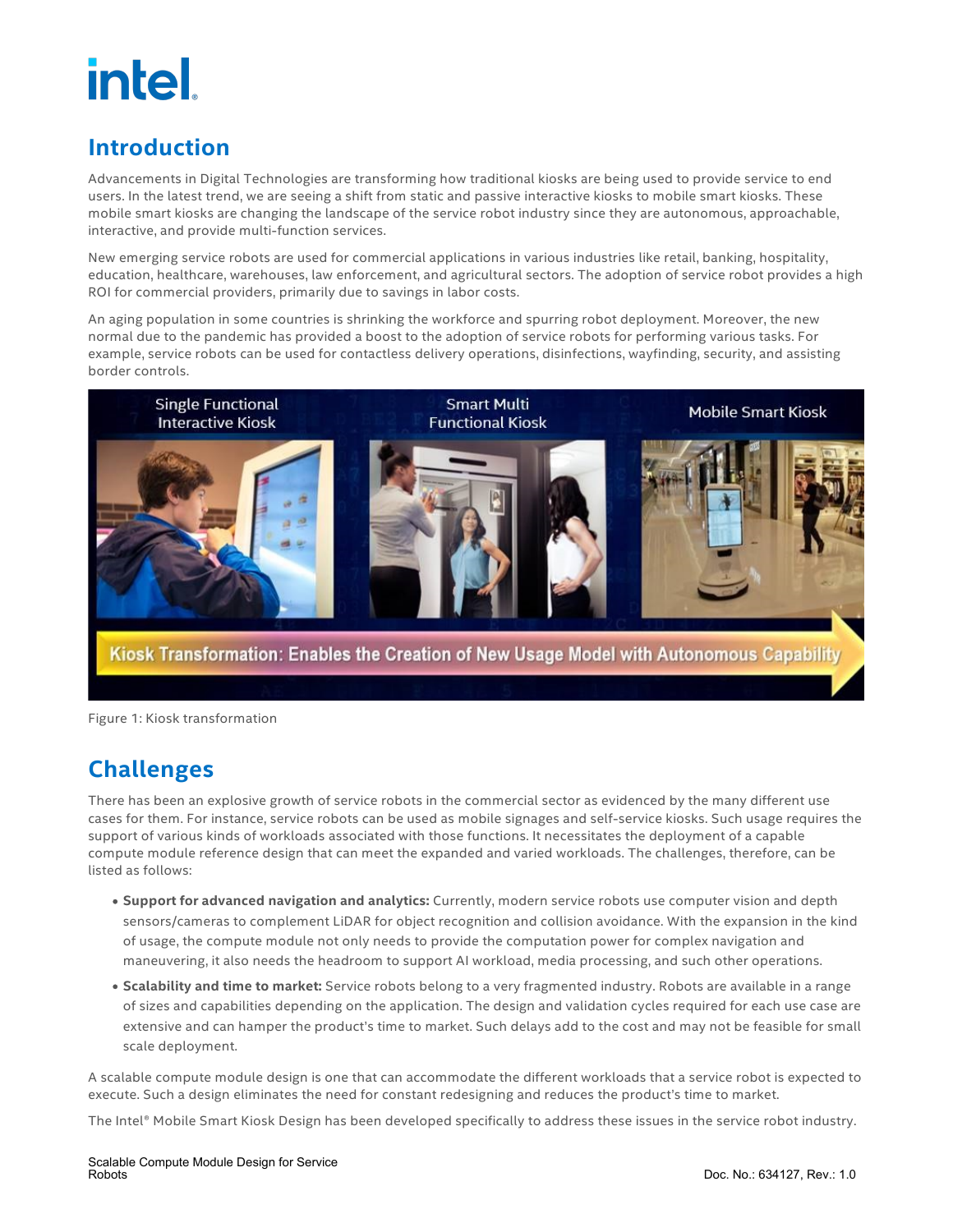This paper explores an extensible approach fora service robot compute module reference design to accelerate time to market of service robot designs.



**Figure 2 A typical service robot structure**

#### <span id="page-3-0"></span>**Solutions**

A typical service robot consists of a navigation module and an application module that provides service to the users.

The function of the navigation module is entirely dedicated to providing self-localization, map building/interpretation, and path planning. However, the function of the application module differs depending on how the service robot is used and requires customization.

The Intel® MSK modular design, therefore, consists of the following components:

- Main compute board that provides a cost-optimized base platform to enable the navigation module
- I/O expansion board that can be easily customized to support the I/O connectivity required by application modules to provide service

The main compute board provides the I/O connectivity that is required by the navigation module. The navigation module relies on a set of peripherals, such as LiDAR, depth cameras, and proximity sensors, to provide inputs for it to perform the self-localization and map building/interpretation functions.

The main compute board also provides connectivity to the motor controllers to move wheels or mechanical legs to navigate within its surroundings.

To reduce cost and to accommodate smaller service robots, the main compute board is based off a standard 3.5-inch form factor. However, it comes with optional onboard expansion modules that provide Wi-Fi and cellular connectivity to expand its usability.

System integrators have the option to integrate VPU (vision processing unit) and GPU (graphics processing unit) modules to support additional workloads. A 15 W Core i5 ULT CPU provides the best-in-class performance/wattage to be super efficient while improving running hours on batteries.

The Intel® MSK Design's I/O expansion board provides the I/O connectivity required by the application module to provide various services to end users. System integrators can easily customize the I/O expansion board to support a wide range of applications.

Additionally, a cable-based connector allows flexible positioning of the I/O expansion board to connect peripherals that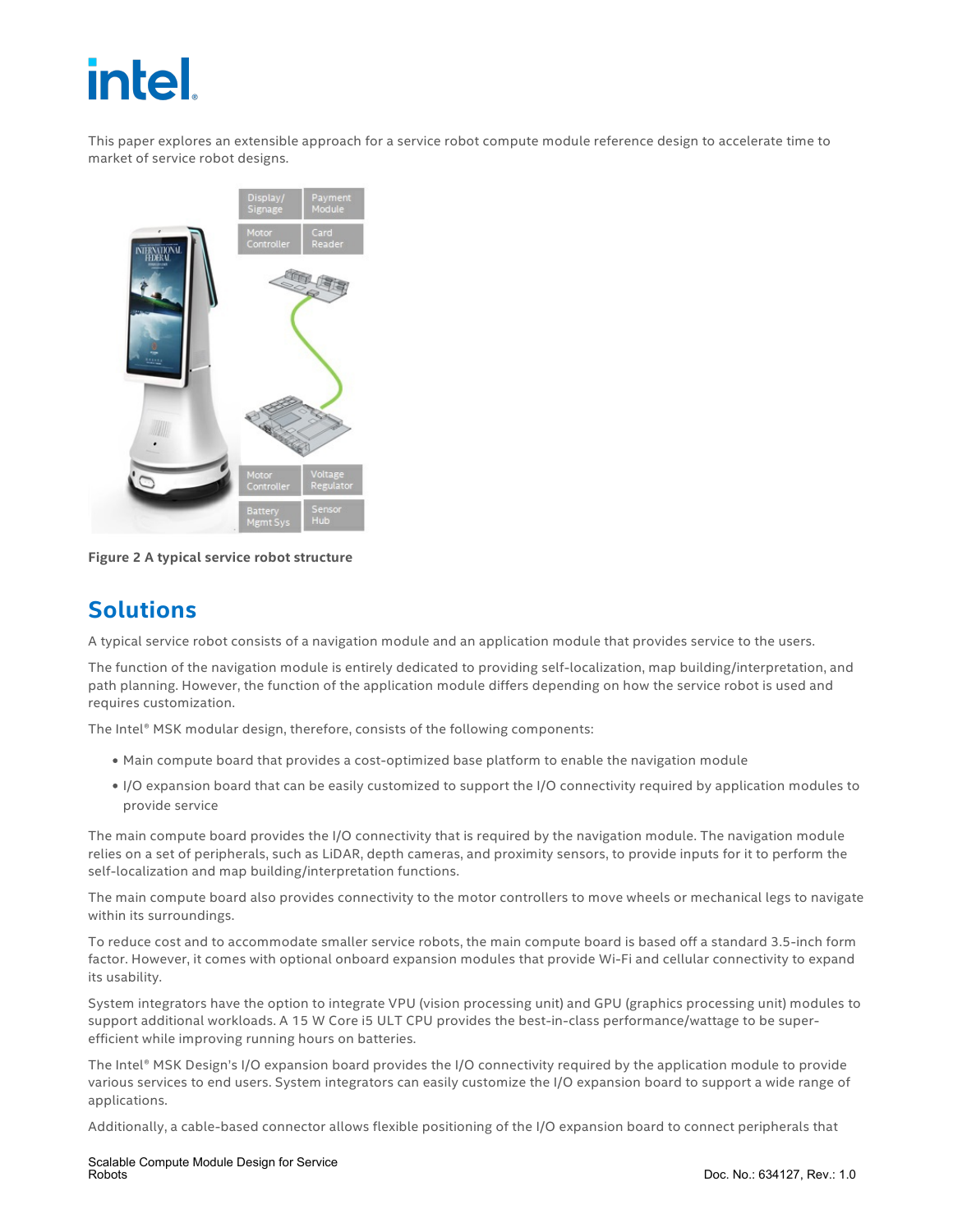reside far away from the main compute board.

The Platform I/O table outlines the I/O connectivity on both the main compute board and the expansion board.

#### **Hardware Reference Design**



**Figure 3 provides a high-level specification of the Intel® MSK Design's main compute board and I/O expansion board.**



 $(i)$ 

 $(ii)$ 

#### **Figure 4 shows the actual photos of main compute board and I/O expansion board.**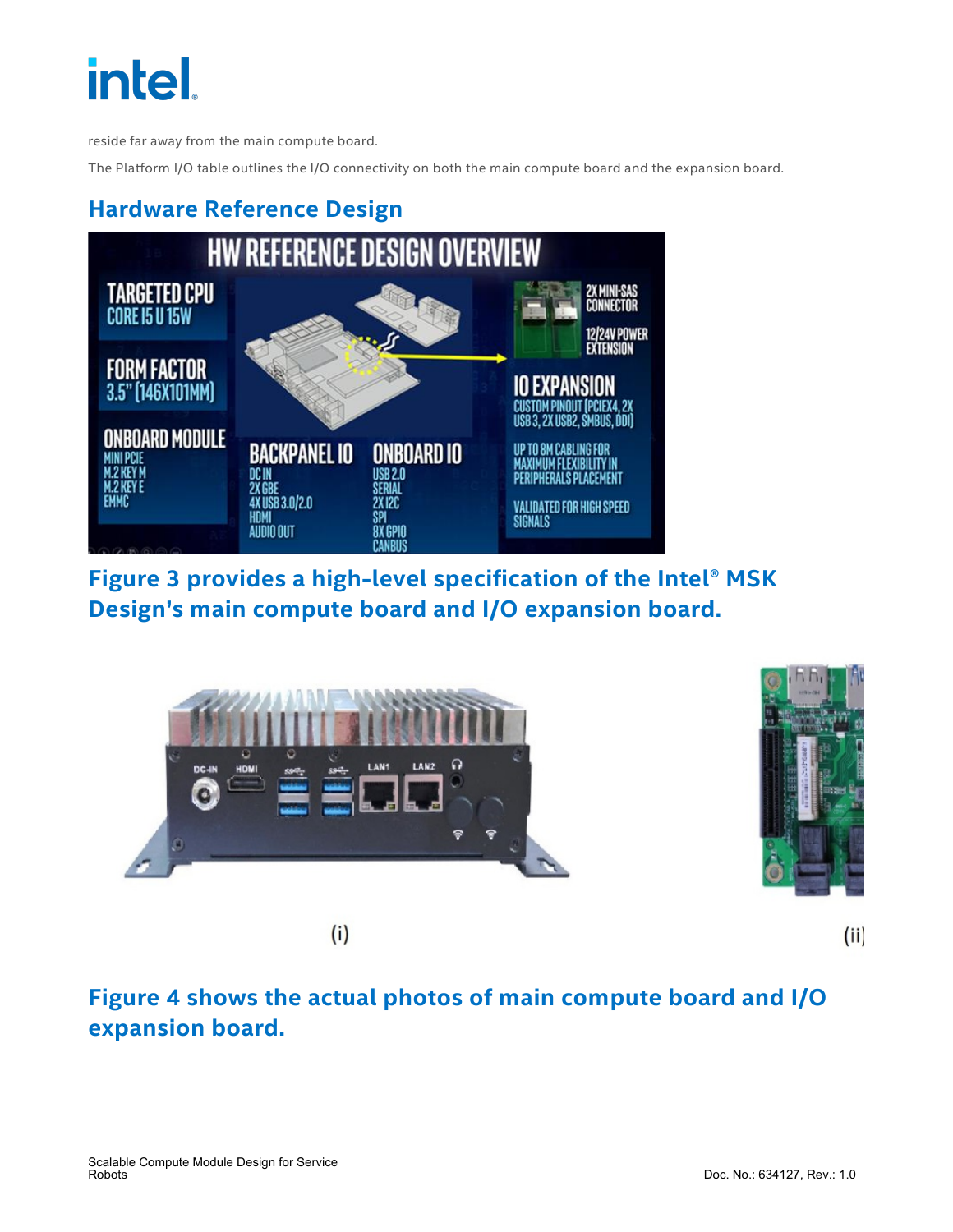

**Figure 5 shows the mini SAS interconnection between the main compute board and I/O expansion board.**

#### **Platform I/O**

**A cable-based connector allows flexible positioning of the I/O expansion board to connect peripherals that reside far away from the main compute board.**

| <b>Modules</b>            | <b>Description</b>          |
|---------------------------|-----------------------------|
| <b>Main Compute Board</b> |                             |
| <b>Display</b>            | HDMI, eDP                   |
| <b>Audio</b>              | <b>LineOut/MIC, Speaker</b> |
| <b>LAN</b>                | <b>2x RJ45</b>              |
| <b>USB</b>                | 4x USB 2.0, 4x USB 3.0      |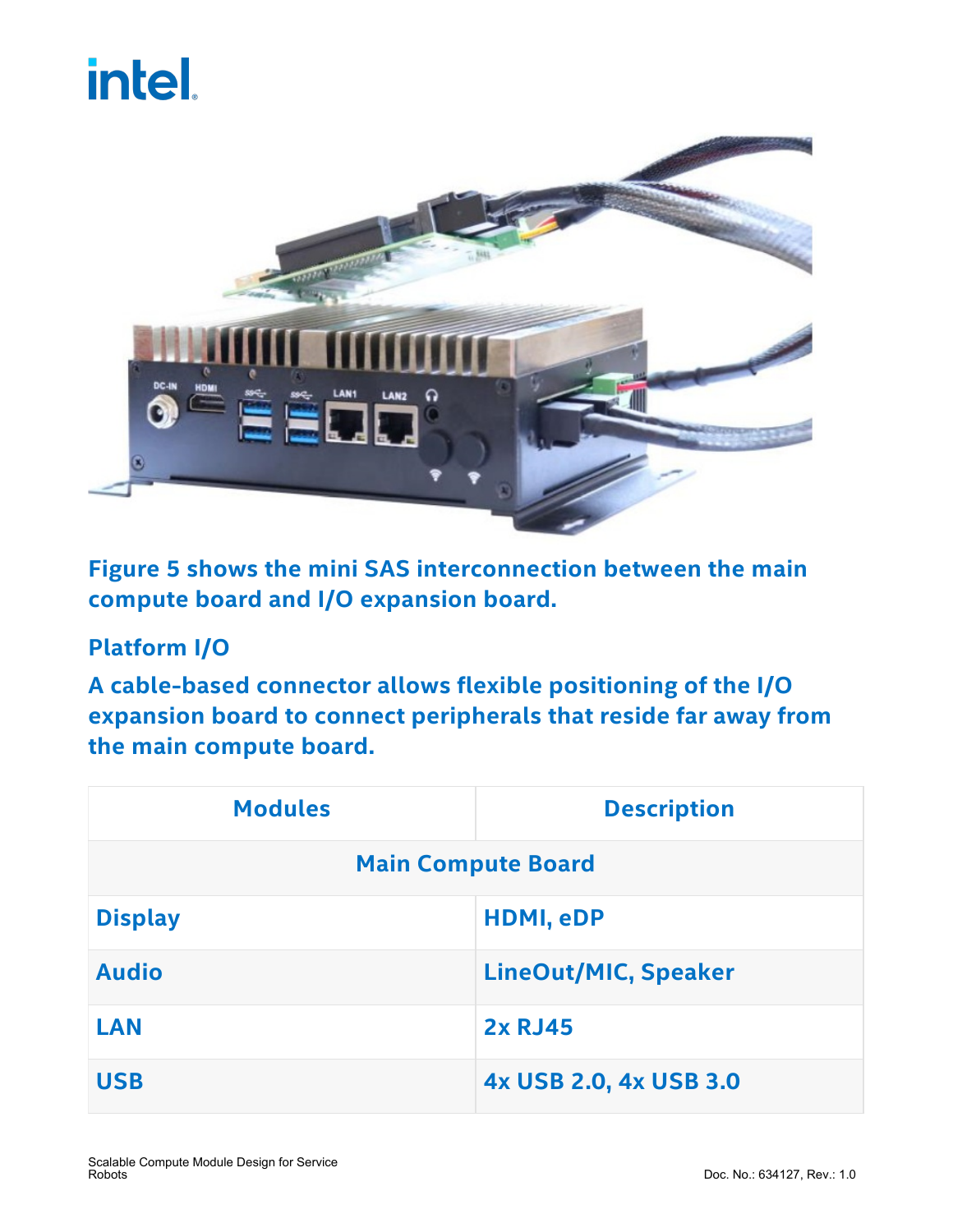| <b>COM</b>     | 5*UARTs COM1-RS232; COM2-<br>TTL; COM3-5(TX, RX)                                              |
|----------------|-----------------------------------------------------------------------------------------------|
| <b>GPIO</b>    | 8* GPIOs                                                                                      |
| CAN & $I^2C$   | <b>Controller Area Network and I<sup>2</sup>C</b><br>serial communication protocol<br>devices |
|                | <b>I/O Expansion Board</b>                                                                    |
| <b>PCIE</b>    | PCIE 4X slot Co-lay with a MINI-<br><b>PCIE</b>                                               |
| <b>USB</b>     | <b>USB 2.0, USB 3.0</b>                                                                       |
| <b>Display</b> | <b>DP</b>                                                                                     |

#### <span id="page-6-0"></span>**Customer Testimonials**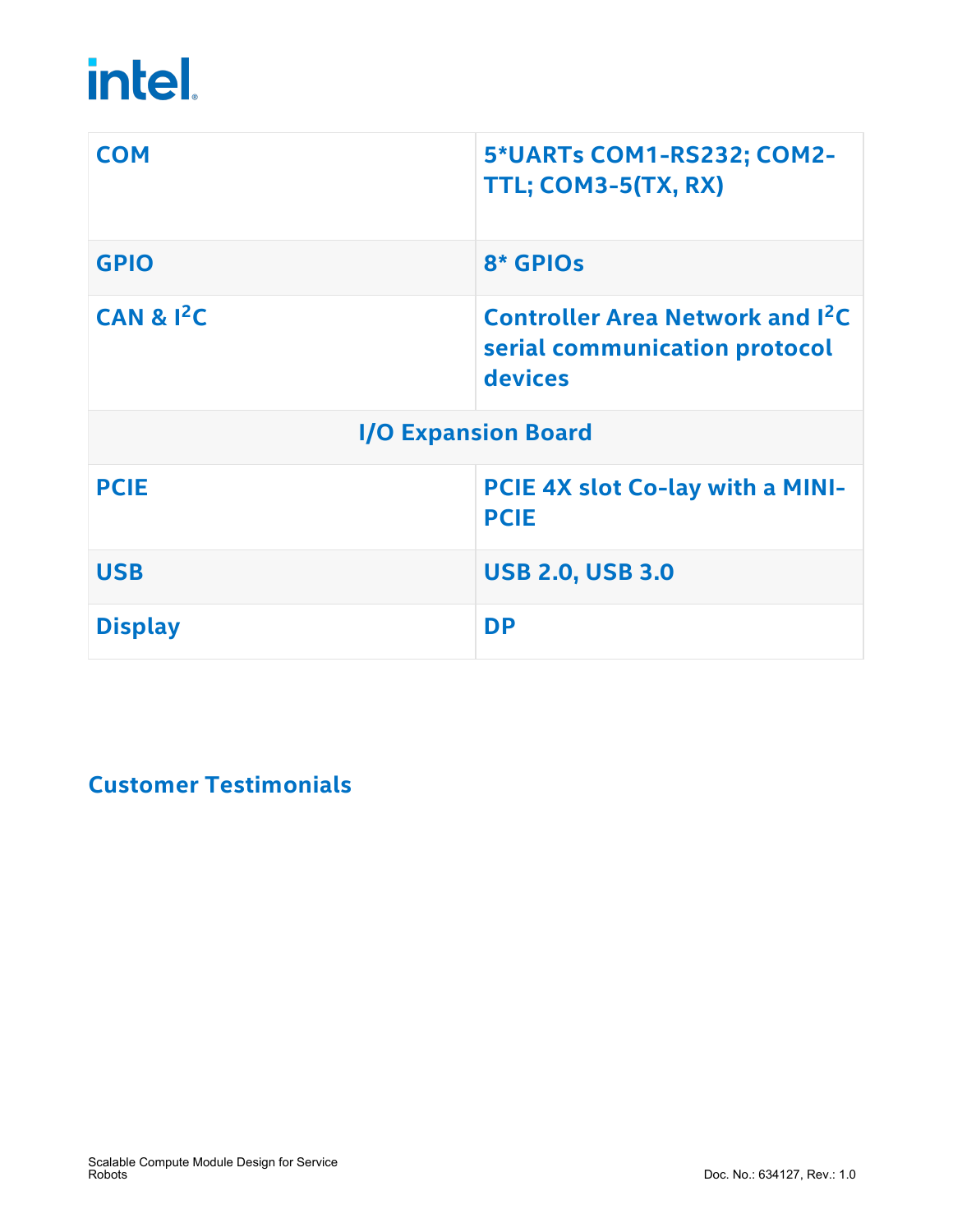#### **Slamtec**

**"The Intel® MSK platform provides a good support for robot scenarios by integrating powerful Intel® Core™ processors and other peripherals. It greatly simplified our hardware architecture and improved system stability as well as the performance Intel Allen platform provides wide range of CPU choices, flexible memory configuration, and rich extensibility. So, we can always find the sweet spot to balance the cost and performance according to various workloads.**

**With outstanding hardware like the Intel® Core™ processor and Intel® RealSense™ camera with VPU,combined with Intel's Fast Mapping, OpenVINO™, Celadon, and other software solutions, we can make our products, including general robotics platforms and retail robots, reach a whole new level. It will also bring a huge new business value to our customers.**

**The Intel® MSK platform is easy to integrate, which becomes easier with the help of the Intel support team. As a result, we can integrate the platform into our systems and products in just a few weeks."**

**- Tony Huang, CTO of Slamtec**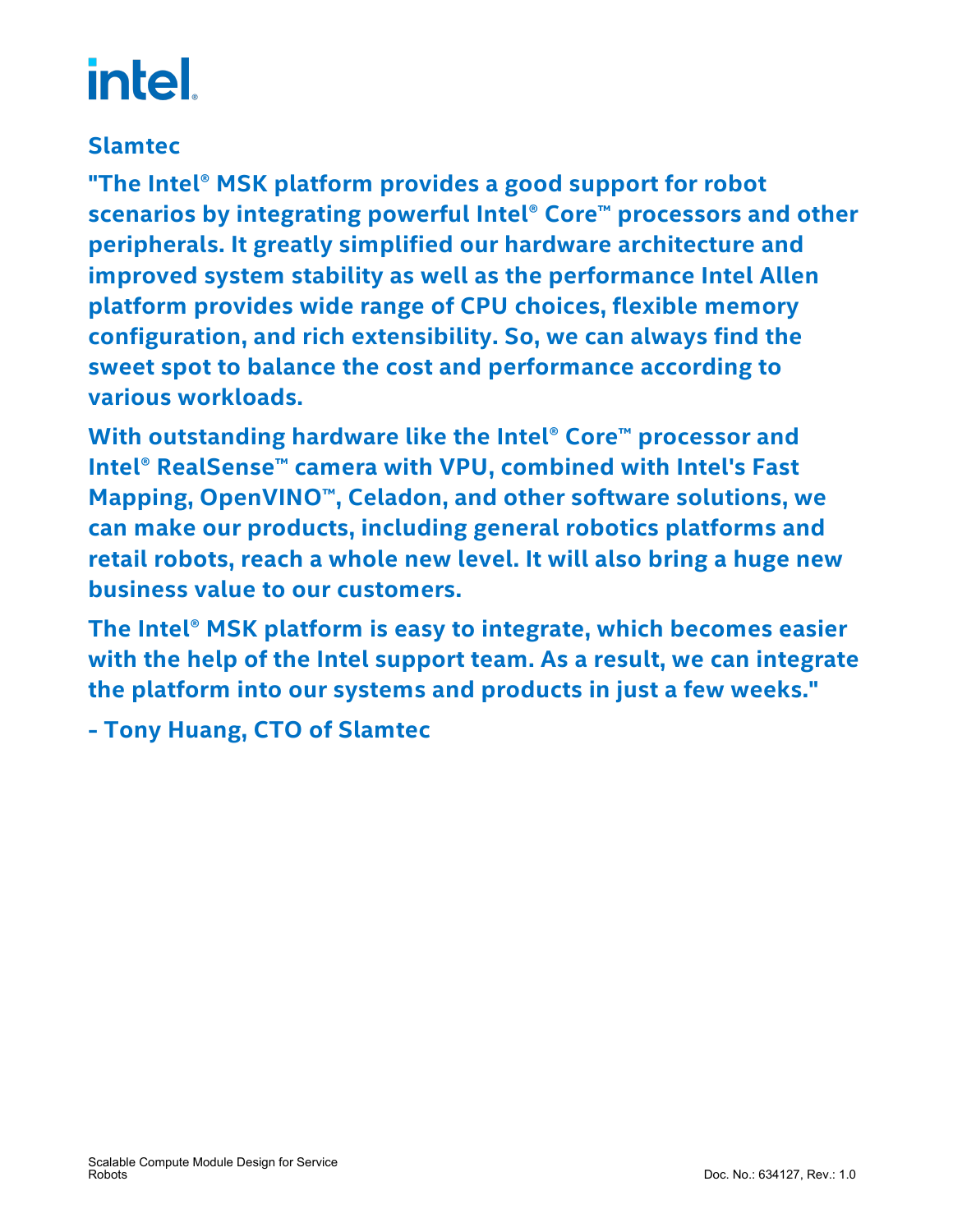#### **Ecovacs**

**The Intel® MSK platform has powerful AI processing capabilities and it can save a lot of development effort when it is combined with the stable and easy-to-use OpenVINO™ toolkit. The platform has good stability and the equipped I5 processor and VPU can provide the robot with image reconstruction and processing capability. The inference** speed for human detection algorithm is also improved **from 10 fps to 20 fps, which greatly improves the real-time performance. This improvement is essential in enabling the deployment of the proactive 'greet' and 'follow me' features in service robots."**

**- Shao Changdong, CTO of Ecovacs**

#### **Comstar**

**"Intel® MSK core module can be configured with different CPUs to achieve different capabilities. It can meet the requirement of basic applications such as positioning, navigation, and maneuverability on an AGV.With the addition of the I/O extension board, users can connect graphic card, AI accelerator card, and motion control card, to meet high-end requirements like visual recognition, AI processing, and motion control. Moreover, the speed and scalability of the CAN module allows more choices in the selection of downstream sensing modules. With the increasing number of CAN modules at present, this function is more and more valued by system manufacturers!**

**Here is a compute module that can meet the requirements from entry-level to the most high-end service robot applications. It can meet a variety of different use cases and requirements. One size fit all! One solution that meets all the industry ask!"**

**- Frank Yuan, Founder and CEO of Comstar**

#### <span id="page-8-0"></span>**Conclusion**